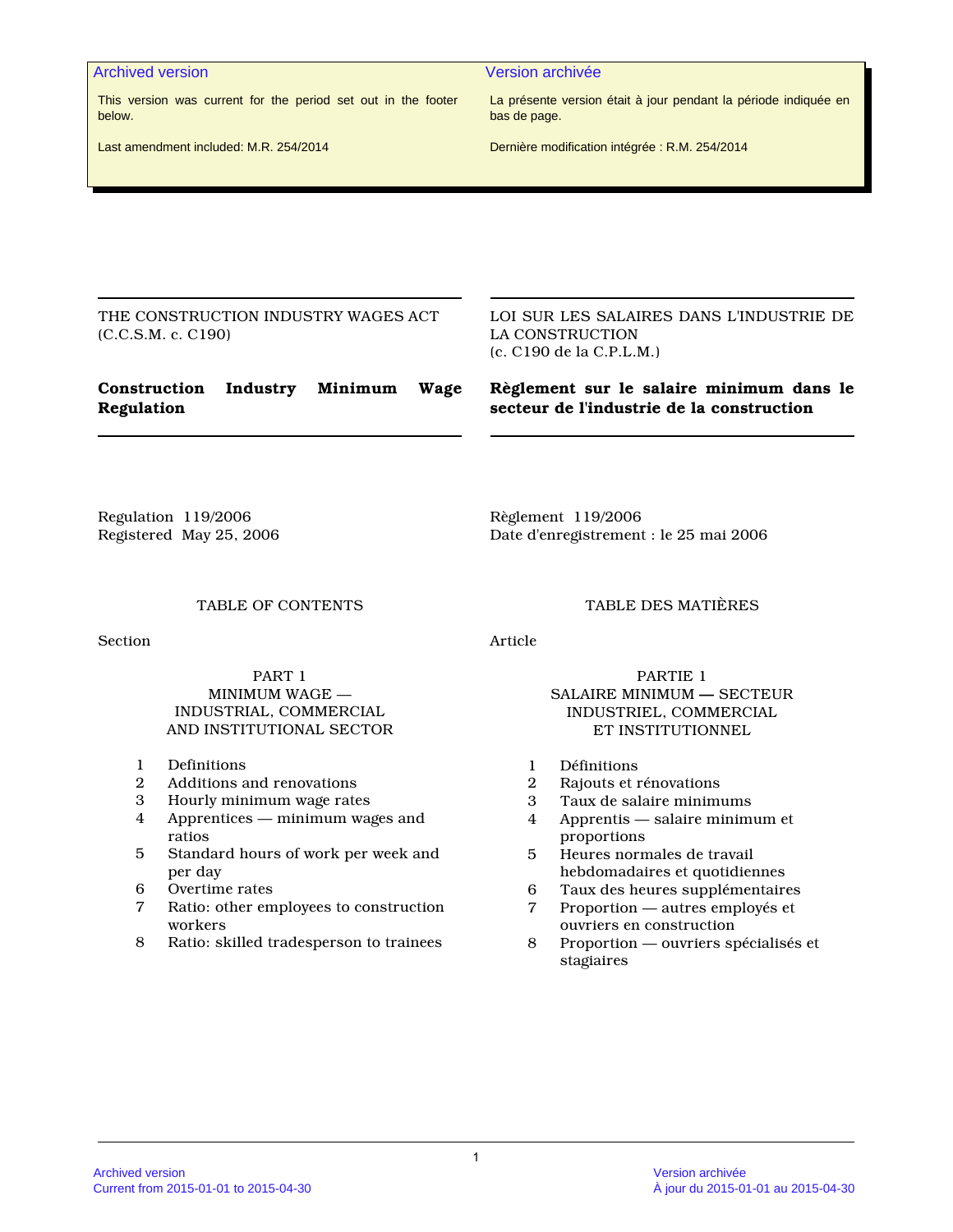#### PART 2 MINIMUM WAGE — HEAVY CONSTRUCTION SECTOR

- 9 Definition
- 10 Hourly minimum wage rate heavy construction
- 11 Standard hours of work per week
- 12 Overtime rates

PART 3 DEFINITION FOR ACT

13 Definition for purposes of the Act

PART 4 REPEAL AND COMING INTO FORCE

14 Repeal

15 Coming into force

**SCHEDULES** 

MINIMUM WAGE — INDUSTRIAL, COMMERCIAL AND INSTITUTIONAL SECTOR

# **Definitions**

**1** The following definitions apply in this Part.

**"apprentice"** means an apprentice as defined in section 1 of *The Apprenticeship and Certification Act*. (« apprenti »)

**"journeyperson"** means a person who, in respect of a trade listed in Part 1 of the table in Schedule A,

(a) holds

(i) a certificate of qualification issued under *The Apprenticeship and Certification Act*, or

(ii) a certificate of proficiency issued by a recognized authority; or

PARTIE 2 SALAIRE MINIMUM **—** SECTEUR DE LA CONSTRUCTION LOURDE

- 9 Définition<br>10 Taux de sa
- Taux de salaire minimum par heure — construction lourde
- 11 Heures normales de travail hebdomadaires
- 12 Taux pour les heures supplémentaires

PARTIE 3 DÉFINITION POUR L'APPLICATION DE LA LOI

13 Définition pour l'application de la loi

# PARTIE 4 ABROGATION ET ENTRÉE EN VIGUEUR

- 14 Abrogation<br>15 Entrée en v
- 15 Entrée en vigueur

ANNEXES

# PART 1 PARTIE 1

# SALAIRE MINIMUM **—** SECTEUR INDUSTRIEL, COMMERCIAL ET INSTITUTIONNEL

# **Définitions**

**1** Les définitions qui suivent s'appliquent à la présente partie.

**« apprenti »** Apprenti au sens de l'article 1 de la *Loi sur l'apprentissage et la reconnaissance professionnelle*. ("apprentice ")

**« ouvrage important »** Selon le cas :

a) la construction d'un ouvrage ou d'une structure figurant ci-dessous ou de tout rajout qui y est apporté :

> (i) une station génératrice d'électricité ou un déversoir,

> (ii) une raffinerie de pétrole, une usine de produits chimiques, une station de pompage de pétrole ou une usine de transformation de pétrole, de gaz ou des deux,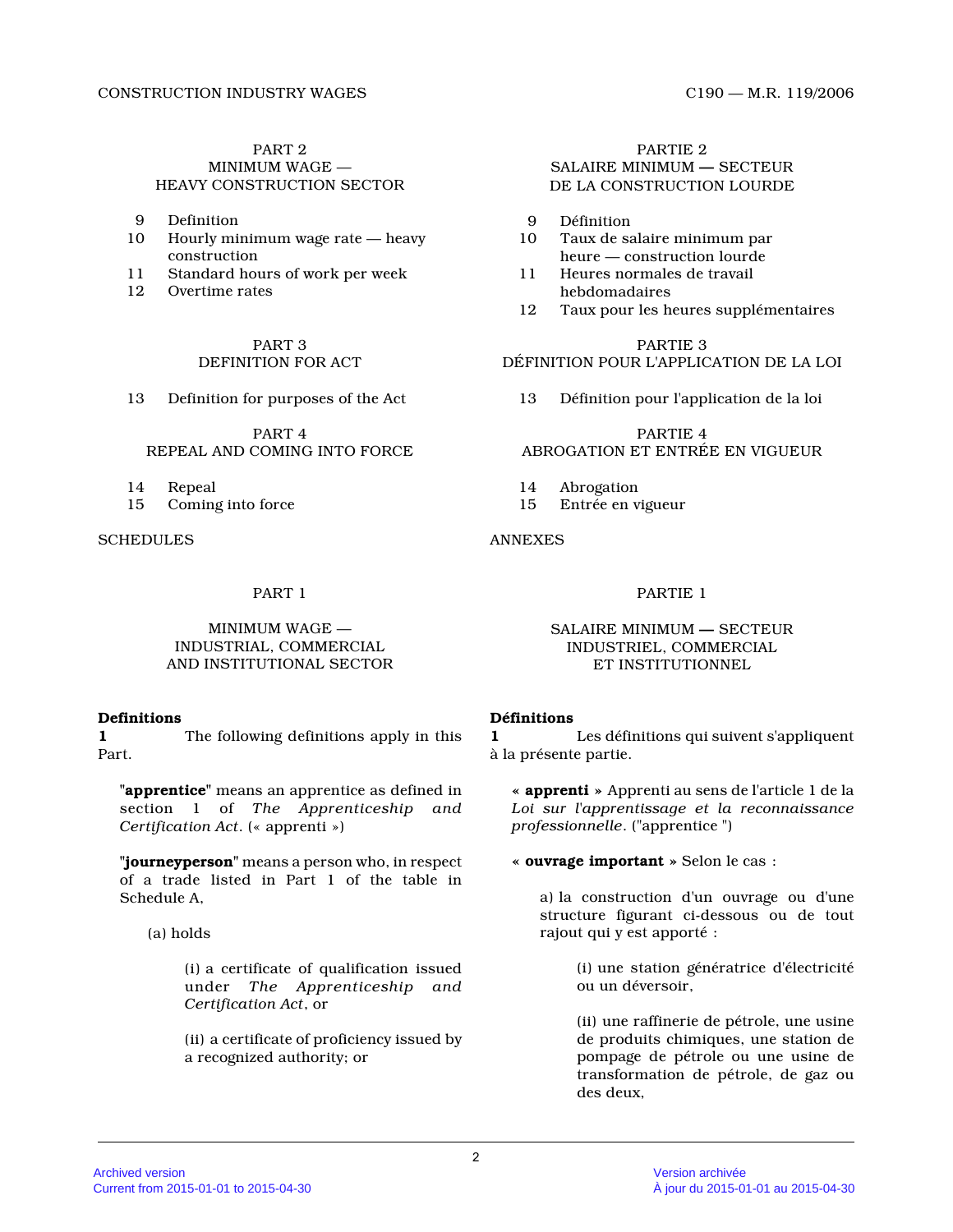(b) has worked in the trade for a period of not less than six years and is able to demonstrate that he or she has acquired the skills of the trade. (« ouvrier qualifié »)

# **"major building construction project"** means

(a) the construction of or an addition to one of the following types of buildings or structures:

> (i) a power generating station or spillway,

(ii) an oil refinery, a chemical plant, a petroleum pumping station or a plant that processes oil, gas or both oil and gas,

(iii) a smelter, mineral refinery or a steel mill,

(iv) a pulp mill, paper mill, or pulp and paper mill,

- (v) a brewery or a distillery,
- (vi) a compressor station,

(vii) a mining installation above the surface of the ground;

(b) the construction of or an addition to one of the following types of buildings, if the total floor space of the construction or addition exceeds  $2,325\,$   $\mathrm{m}^2$  (25,000 sq. ft.) of floor space:

(i) a hospital,

(ii) an apartment building,

(iii) a residential, commercial, industrial, community, government, municipal or school building; or

(c) the construction of or an addition to more than one of the types of buildings under clause (b), if

> (i) the total floor space of all the buildings or additions constructed exceeds  $2,325 \text{ m}^2$  (25,000 sq. ft.) of floor space, and

(iii) une fonderie, une raffinerie de minéraux ou une aciérie,

(iv) une usine de pâtes ou de papiers ou une usine de pâtes et papiers,

(v) une brasserie ou une distillerie,

(vi) une station de compresseurs,

(vii) une installation minière au-dessus de la surface du sol;

b) la construction d'immeubles des types mentionnés ci-après ou les rajouts à ces derniers, lorsque la surface totale de la construction ou du rajout excède 2 325  $\mathrm{m}^2$  $(25\ 000\ \text{pi}^2):$ 

(i) un hôpital,

(ii) un immeuble d'habitation,

(iii) un immeuble résidentiel, commercial, industriel, communautaire, gouvernemental, municipal ou scolaire;

c) la construction de plusieurs immeubles des types mentionnés à l'alinéa b) ou le rajout à ces derniers si :

> (i) la surface totale de tous les immeubles construits ou les rajouts à ces derniers excède  $2\;325\;$   $\mathrm{m}^2$ carrés (25 000 pi<sup>2</sup>),

> (ii) la construction ou les rajouts à ces derniers sont effectués en vertu d'un seul ou de plusieurs contrats conclus entre les mêmes parties au même moment. ("major building construction project")

**« ouvrier qualifié »** Relativement à un emploi figurant à la partie 1 du tableau de l'annexe A, s'entend, selon le cas, d'une personne :

a) qui est titulaire :

(i) soit d'un certificat de qualification délivré en vertu de la *Loi sur l'apprentissage et la reconnaissance professionnelle* ,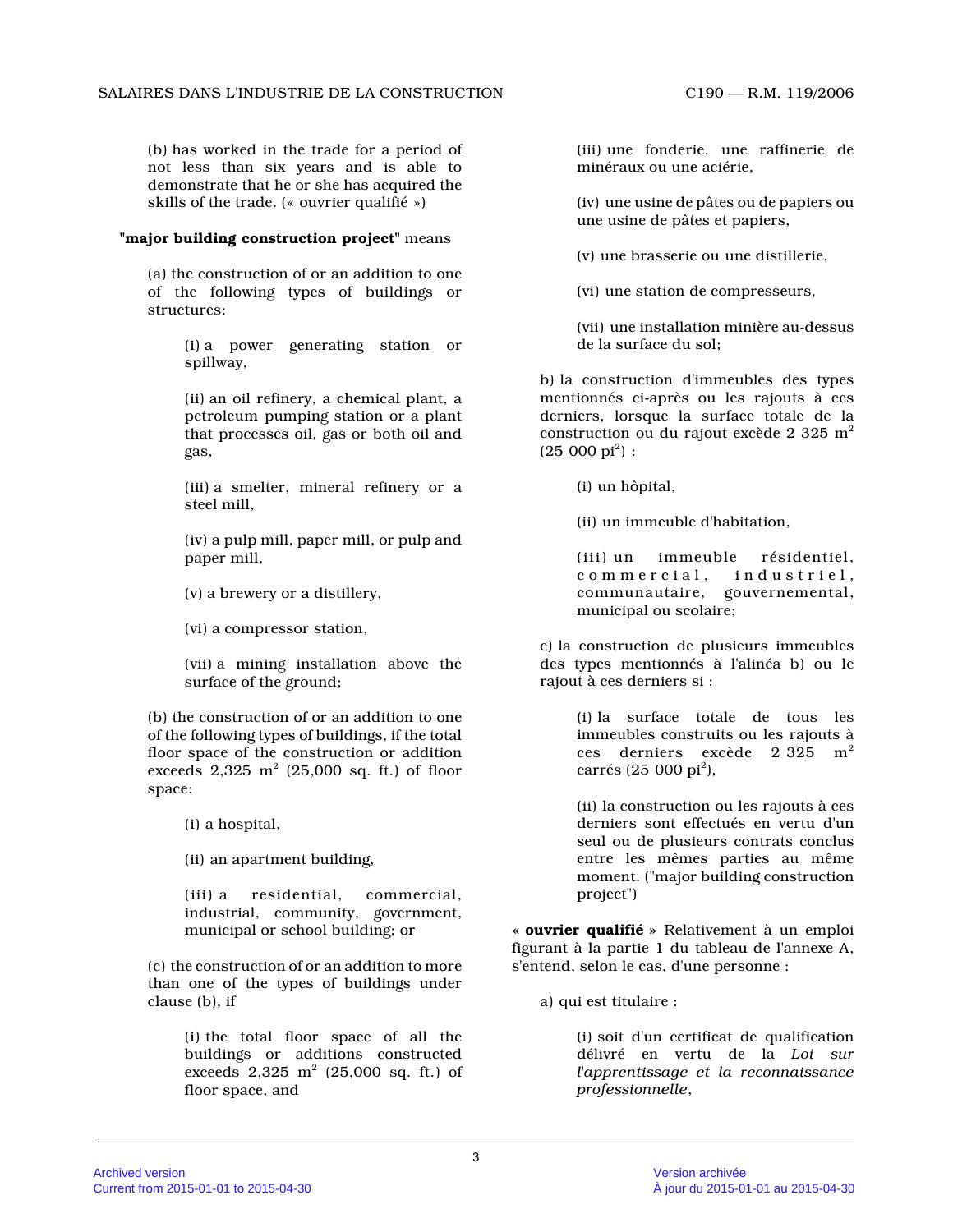(ii) the construction or additions are done under a single contract or under several contracts between the same parties that are entered into at the same time. (« ouvrage important »)

**"sector"** means the industrial, commercial and institutional sector of the construction industry. (« secteur »)

**"skilled tradesperson"** means a person who has worked 2,400 or more cumulative hours in one of the trades listed in Part 2 of the table in Schedule A. (« ouvrier spécialisé »)

**"trainee"** means a person, other than a skilled tradesperson, who is employed in one of the trades listed in Part 2 of the table in Schedule A on a construction project in the sector or on a major building construction project. (« stagiaire »)

**"Winnipeg area"** means the area within a 48 kilometre (30 mile) radius of the intersection of Osborne Street and Broadway Avenue in the City of Winnipeg. (« région de Winnipeg »)

M.R. 254/2014

# **Additions and renovations**

**2** When an existing building is renovated and an addition is made to it at the same time, the project is a major building construction project if one-half of the square footage involved in the renovation plus the total square footage of the addition exceeds  $2{,}325\;{\rm m^2}$  (25,000 sq. ft.) of floor space.

# **Hourly minimum wage rates**

**3(1)** For the period beginning January 1, 2015 and ending December 31, 2015, the minimum wage per hour payable to an employee listed in Column 1 of the table in Schedule A who i s employed in the sector or on a major building construction project is the hourly minimum wage rate set out opposite in Column 2 of the table.

(ii) soit d'un certificat de compétence délivré par une autorité compétente;

b) qui a exercé le métier pendant au moins six ans et qui est capable de démontrer qu'elle a appris les techniques du métier. (journeyperson")

**« ouvrier spécialisé »** Personne qui a accumulé au moins 2 400 heures de travail dans l'un des métiers figurant à la partie 2 du tableau de l'annexe A. ("skilled tradesperson")

**« région de Winnipeg »** Région comprise dans un rayon de 48 kilomètres (30 milles) de l'intersection de la rue Osborne et de l'avenue Broadway, dans la Ville de Winnipeg. ("Winnipeg area")

**« secteur »** Le secteur industriel, commercial et institutionnel de l'industrie de la construction. ("sector")

**« stagiaire »** Personne, autre qu'un ouvrier spécialisé, qui exerce un métier figurant à la partie 2 de l'annexe A et qui travaille dans le cadre d'un projet de construction dans le secteur ou à un ouvrage important. ("trainee")

R.M. 254/2014

# **Rajouts et rénovations**

**2** Lorsqu'un immeuble existant est rénové et qu'un rajout y est fait au même moment, le proje t constitue un ouvrage important si la moitié de la surface faisant l'objet de la rénovation et la surface totale devant être ajoutée équivalent à plus de 2 325 m<sup>2</sup> (25 000 pi<sup>2</sup>).

# **Taux de salaire minimums**

**3(1)** P e n d a n t l a p é r i o d e du 1<sup>er</sup> janvier au 31 décembre 2015, le taux de salaire horaire minimum applicable à un employé qui pratique un métier visé à la colonne 1 du tableau de l'annexe A et qui travaille dans le secteur ou à un ouvrage important correspond au taux de salaire horaire minimum figurant à la colonne 2 du tableau.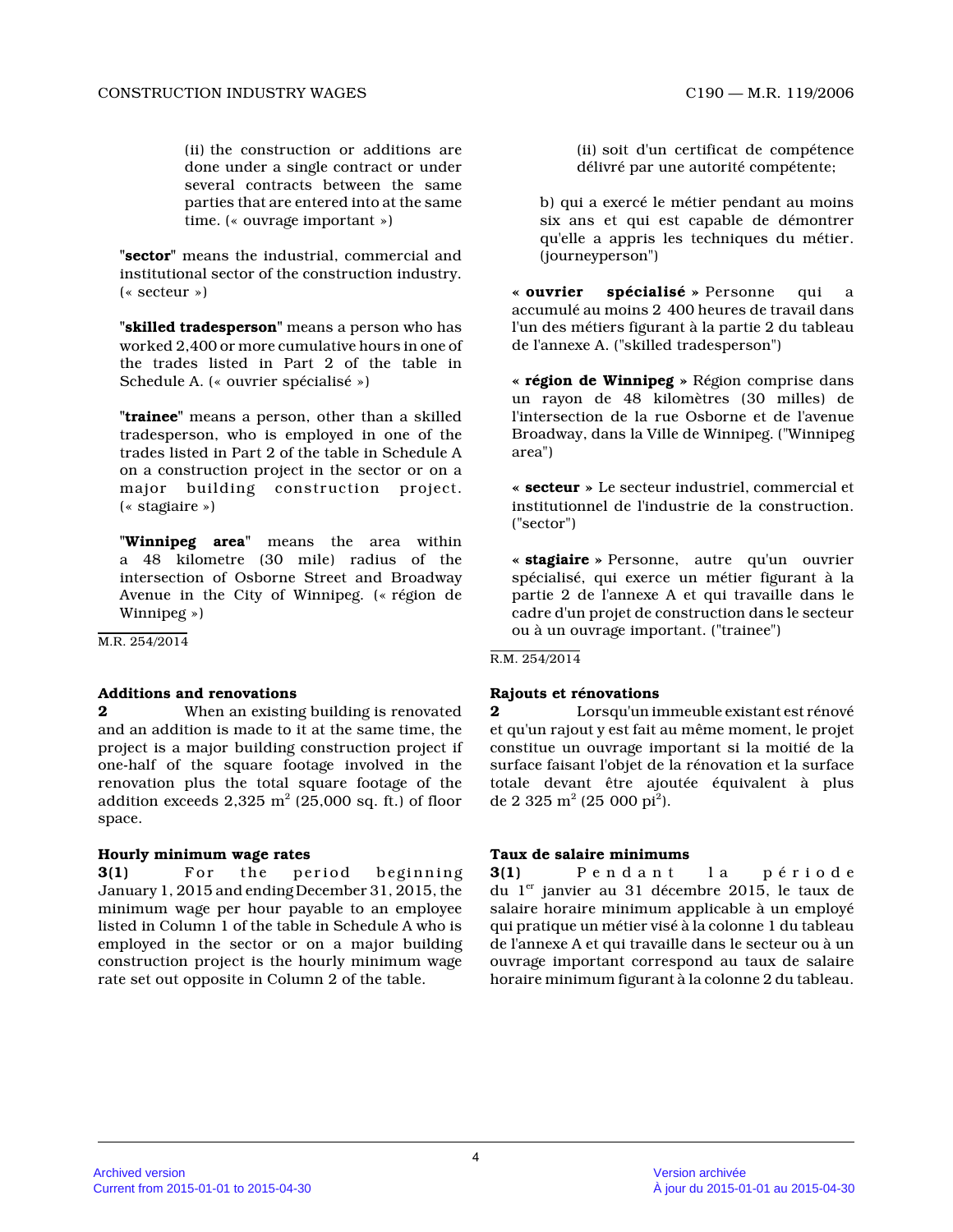**3(2)** For the period beginning January 1, 2016 and ending December 31, 2016, the minimum wage per hour payable to an employee listed in Column 1 of the table in Schedule A who i s employed in the sector or on a major building construction project is the hourly minimum wage rate set out opposite in Column 3 of the table.

**3(3)** On or after January 1, 2017, the minimum wage per hour payable to an employee listed in Column 1 of the table in Schedule A who i s employed in the sector or on a major building construction project is the hourly minimum wage rate set out opposite in Column 4 of the table.

M.R. 56/2008; 15/2012; 254/2014

### **Apprentices — minimum wages and ratios**

**4(1)** Despite any other provision of this regulation, the minimum wage per hour payable to an apprentice is the hourly wage rate in the applicable trade regulation made under *The Apprenticeship and Certification Act* .

**4(2)** An employer must not exceed the ratio of apprentices to journeypersons that may be employed by an employer under the *Apprenticeship and Certification — General Regulation*, Manitoba Regulation 154/2001 or the designated trade regulation for the relevant trade, whichever is applicable.

# M.R. 254/2014

# **Standard hours of work per week and per day**

**5** The standard hours of work for employees employed in the sector or on a major building construction project are 40 hours per week and 10 hours per day.

# **Overtime rates**

**6** Hours worked by an employee in excess of the standard hours of work under section 5 are payable at an hourly rate of not less than 150% of the employee's regular wage rate.

**3(2)** Pendant la période du l<sup>er</sup> janvier au 31 décembre 2016, le taux de salaire horaire minimum applicable à un employé qui pratique un métier visé à la colonne 1 du tableau de l'annexe A et qui travaille dans le secteur ou à un ouvrage important correspond au taux de salaire horaire minimum figurant à la colonne 3 du tableau.

**3(3)** A compter du 1<sup>er</sup> janvier 2017, le taux de salaire horaire minimum applicable à un employé qui pratique un métier visé à la colonne 1 du tableau de l'annexe A et qui travaille dans le secteur ou à un ouvrage important correspond au taux de salaire horaire minimum figurant à la colonne 4 du tableau.

R.M. 56/2008; 15/2012; 254/2014

# **Apprentis — salaire minimum et proportions**

**4(1)** Malgré les autres dispositions du présent règlement, le salaire horaire minimum applicable à un apprenti correspond au taux de salaire horaire prévu par le règlement sur le corps de métier pertinent pris en vertu de la *Loi sur l'apprentissage et la reconnaissance professionnelle* .

**4(2)** L'employeur respecte les proportions d'apprentis et d'ouvriers qualifiés qu'il peut embaucher en vertu, selon le cas, du *Règlement général sur l'apprentissage et la reconnaissance professionnelle* , *R.M.* 154/2001 ou du règlement sur le métier désigné qui s'applique.

R.M. 254/2014

# **Heures normales de travail hebdomadaires et quotidiennes**

**5** Le nombre d' heures normales de travail des employés travaillant dans le secteur ou à un ouvrage important est de 40 heures par semaine et de 10 heures par jour.

# **Taux des heures supplémentaires**

**6** L'employé qui travaille en sus des heures normales indiquées à l'article 5 est payé au moins à un taux correspondant à 150 % du taux horaire normal de rémunération.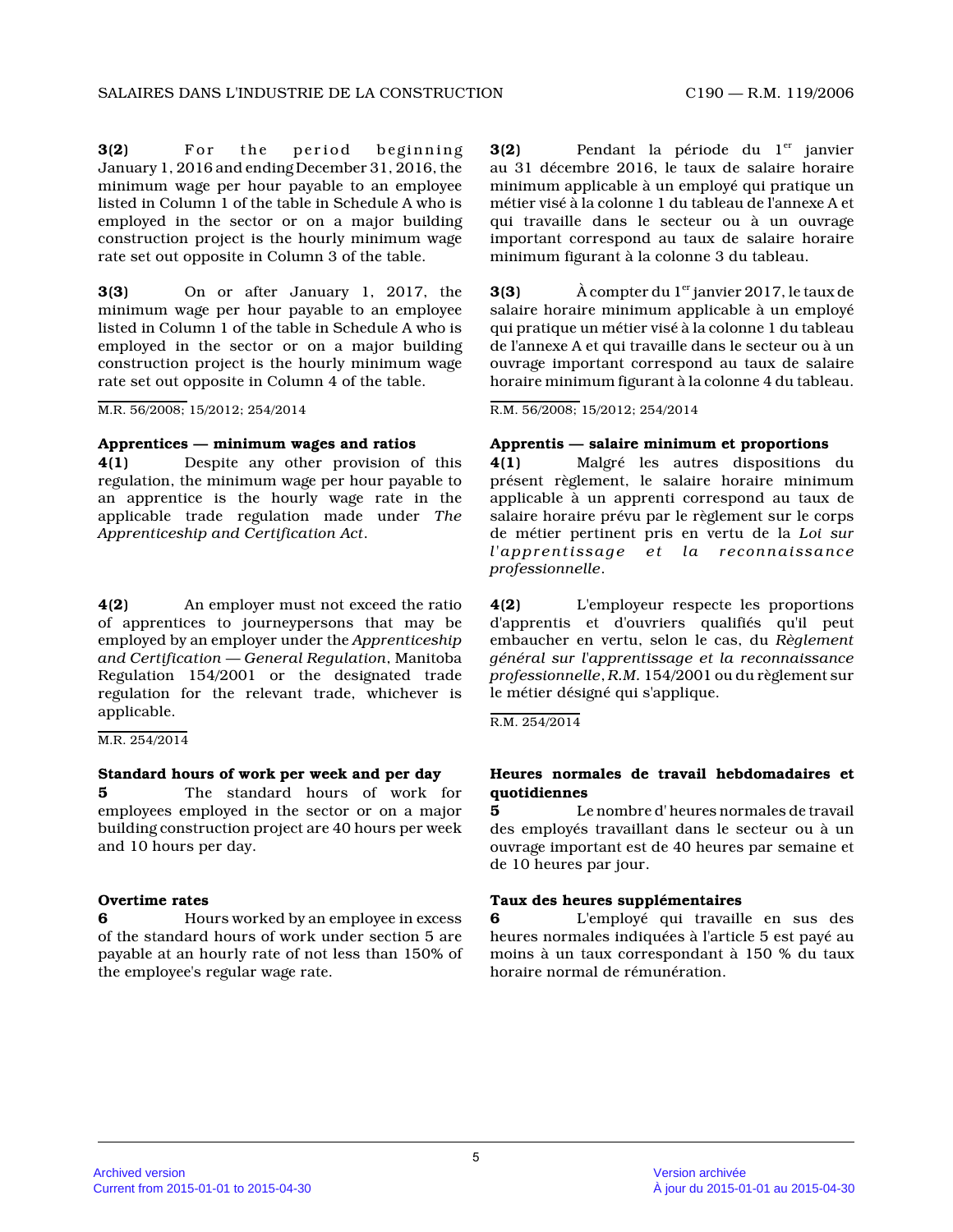### **Ratio: other employees to construction workers**

**7** For the number of apprentices, journeypersons, skilled tradespersons and trainees listed in Column 1 of the following table employed at a worksite in the sector or on a major building construction project, an employer must employ, at the worksite, no more than the number of construction workers listed in Column 2 of the table:

| <b>TABLE</b>                            |                |  |
|-----------------------------------------|----------------|--|
| Column 1                                | Column 2       |  |
| 10 or less                              |                |  |
| 11 to 20                                | 2              |  |
| 21 to 30                                | 3              |  |
| 31 to 40                                | 4              |  |
| 41 to 50                                | 5              |  |
| for every additional<br>$10$ above $50$ | one additional |  |

### **Ratio: skilled tradesperson to trainees**

**8** For each skilled tradesperson in a trade listed in Part 2 of the table in Schedule A that an employer employs at a worksite in the sector or on a major building construction project, an employer must employ no more than one trainee in the same class.

# **Proportion — autres employés et ouvriers en construction 7** Le nombre maximal d'ouvriers en

construction qu'un employeur peut embaucher pour travailler sur un chantier du secteur ou à un ouvrage important figure à la colonne 2 du tableau ci-dessous en regard du nombre d'apprentis, d'ouvriers qualifiés ou spécialisés et de stagiaire s qu'il y emploie et qui figure à la colonne 1.

| <b>TABLEAU</b>                                         |                        |  |
|--------------------------------------------------------|------------------------|--|
| Colonne 1                                              | Colonne 2              |  |
| 10 ou moins                                            |                        |  |
| de 11 à 20                                             | 2                      |  |
| de 21 à 30                                             | 3                      |  |
| de 31 à 40                                             | 4                      |  |
| de 41 à 50                                             | 5                      |  |
| pour chaque tranche<br>de 10 ouvriers au delà<br>de 50 | un ouvrier additionnel |  |

# **Proportion — ouvriers spécialisés et stagiaires**

**8** Un employeur ne peut embaucher pour travailler sur un chantier du secteur ou à un ouvrage important plus d'un stagiaire par ouvrier spécialis é faisant partie d'un emploi figurant à la partie 2 d u tableau de l'annexe A.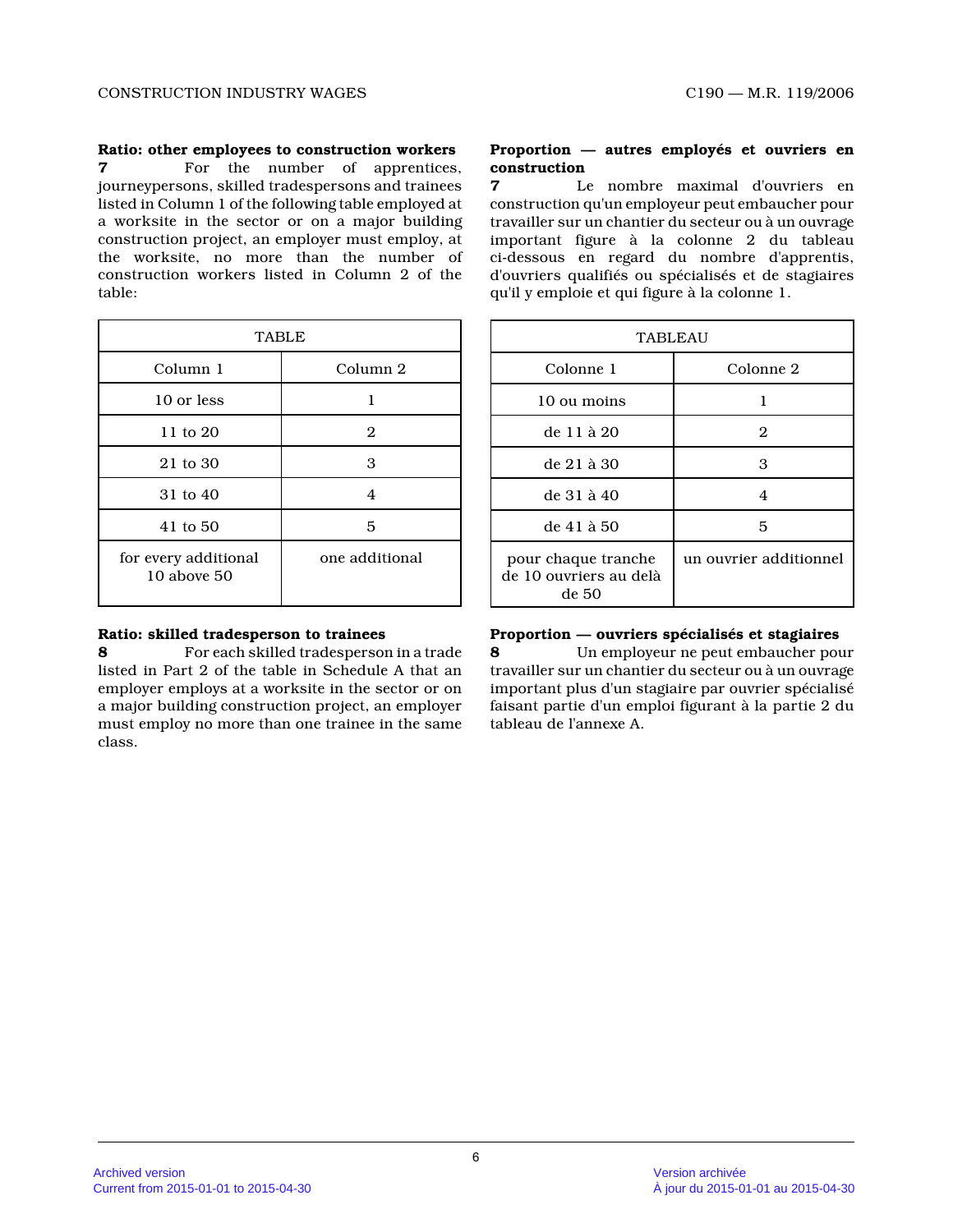#### MINIMUM WAGE — HEAVY CONSTRUCTION SECTOR

#### **Definition**

**9** In this Part, **"Winnipeg"** means the City of Winnipeg, and includes all lands outside the Cit y of Winnipeg that are within

(a) the Perimeter Highway; or

(b) 0.8 kilometres (one-half mile) of the Perimeter Highway.

# **Hourly minimum wage rate — heavy construction**

**10** The minimum wage per hour payable to an employee who is in a class listed in Column 1 of the table in Schedule B and is employed in the heavy construction sector is as follows:

(a) for the period beginning January 1, 2010 and ending April 30, 2012, the hourly minimum wage rate set out in Column 2 of the table in Schedule B;

(b) for the period beginning May 1, 2012 and ending April 30, 2013, the hourly minimum wage rate set out in Column 3 of the table in Schedule B;

(c) for any period on or after May 1, 2013, the hourly minimum wage rate set out in Column 4 of the table in Schedule B.

M.R. 56/2008; 15/2012

#### **Standard hours of work per week**

**11** The standard hours of work per week are as follows:

(a) 48 hours per week, for employees in the heavy construction sector of the construction industry in Winnipeg from November 1 in each year to March 31 in the following year;

# PART 2 PARTIE 2

#### SALAIRE MINIMUM **—** SECTEUR DE LA CONSTRUCTION LOURDE

# **Définition**

**9** Dans la présente partie, **« Winnipeg »** s'entend de la ville de Winnipeg ainsi que des biens-fonds situés à l'intérieur des limites de la route périphérique ou dans un rayon de 0,8 kilomètre (un demi-mille) au delà de celle-ci.

# Taux de salaire minimum par **heure — construction lourde**

**10** Le salaire minimum par heure payable à un employé faisant partie d'une classe figurant à la colonne 1 du tableau de l'annexe B et qui travaille dans le secteur de l'industrie de la construction lourde correspond :

a) pendant la période commençant le  $1<sup>er</sup>$  janvier 2010 et se terminant le 30 avril 2012, au taux de salaire minimum par heure figurant à la colonne 2 du tableau de l'annexe B;

b) pendant la période commençant le  $1<sup>er</sup>$  mai 2012 et se terminant le 30 avril 2013, au taux de salaire minimum par heure figurant à la colonne 3 du tableau de l'annexe B;

c) à compter du  $1<sup>er</sup>$  mai 2013, au taux de salaire minimum par heure figurant à la colonne 4 du tableau de l'annexe B.

R.M. 56/2008; 15/2012

# **Heures normales de travail hebdomadaires**

**11** Le nombre d' heures normales de travail hebdomadaires est le suivant :

a) 48 heures pour les employés du secteur de l'industrie de la construction lourde qui travaillent à Winnipeg à compter du  $1<sup>er</sup>$  novembre de chaque année jusqu'au 31 mars de l'année suivante;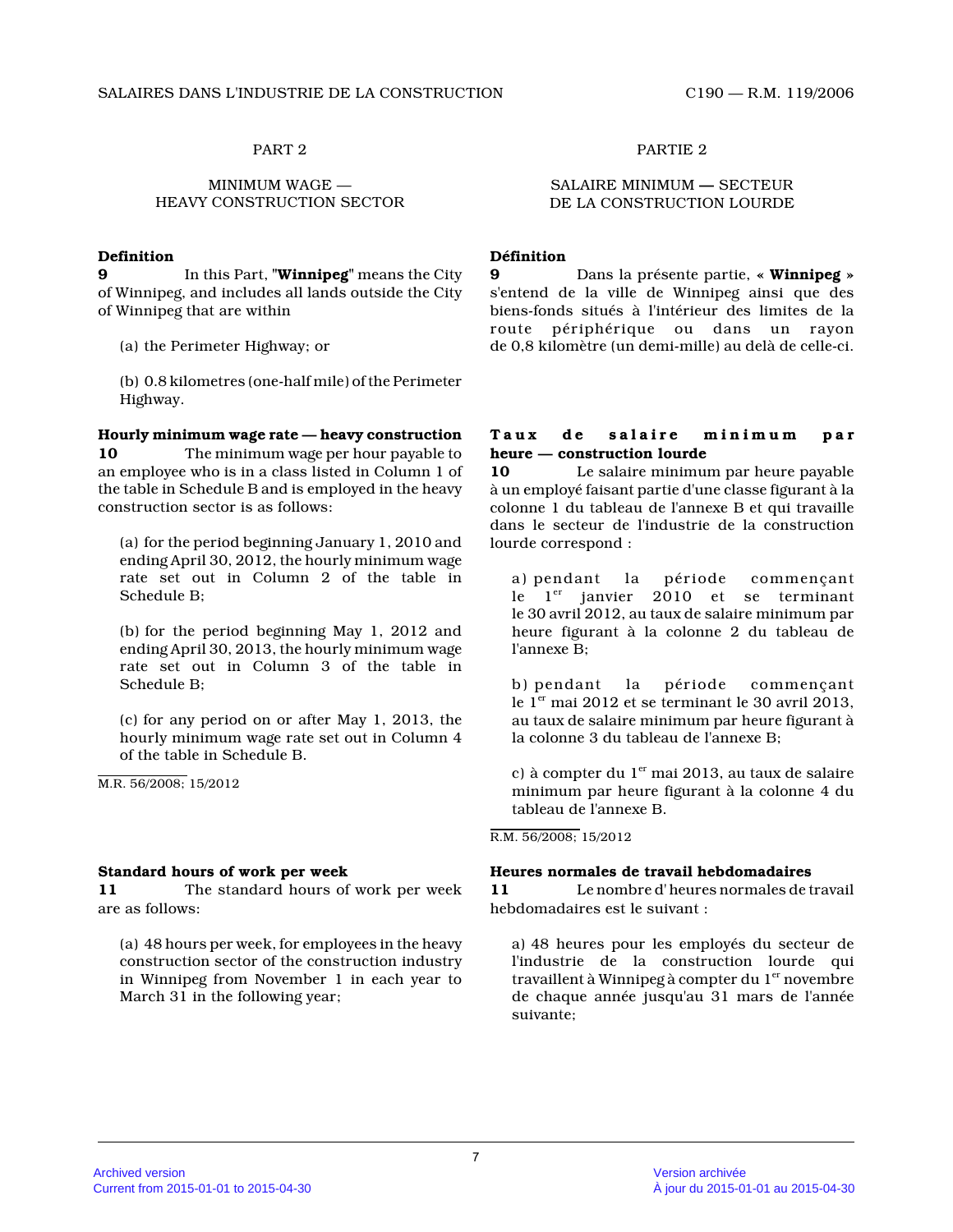(b) 50 hours per week, for employees in the heavy construction sector of the construction industry in Winnipeg from April 1 to October 31 of each year;

(c) 50 hours per week, for employees in the heavy construction sector of the construction industry outside of Winnipeg.

# **Overtime rates**

**12** Hours worked by an employee in excess of the standard hours of work set out in section 11 are payable at an hourly rate of not less than 150% of the employee's regular wage rate.

#### **Definition for purposes of the Act**

**13** For the purpose of section 19.1 of *The Construction Industry Wages Act*, a **"work camp"** means a construction project in a remote area where room and board are supplied to employees employed on the project.

#### **Repeal**

**14** The *Building Construction (Winnipeg) Minimum Wage Regulation*, Manitoba Regulation 194/91, the *Building Construction (Rural) Minimum Wage Regulation*, Manitoba Regulation 195/91, and the *Heavy Construction Minimum Wage Regulation*, Manitoba Regulation 196/91, are repealed.

#### **Coming into force**

**15** This regulation comes into force on June 1, 2006, or on the day it is registered under *The Regulations Act*, whichever is later.

b) 50 heures pour les employés du secteur de l'industrie de la construction lourde qui travaillent à Winnipeg du  $1<sup>er</sup>$  avril au 31 octobre de chaque année;

c) 50 heures pour les employés du secteur de l'industrie de la construction lourde qui travaillent à l'extérieur de Winnipeg.

### **Taux pour les heures supplémentaires**

**12** L'employé qui travaille en sus des heures normales indiquées à l'article 11 est payé a u moins à un taux horaire correspondant à 150 % du taux normal de rémunération.

#### PART 3 PARTIE 3

DEFINITION FOR ACT DÉFINITION POUR L'APPLICATION DE LA LOI

#### **Définition pour l'application de la loi**

**13** Pour l'application du paragraphe 19.1 de la *Loi sur les salaires dans l'industrie de la construction*, un **« camp de travail »** s'entend des projets de construction en région éloignée où le gîte et le couvert sont fournis aux employés qui y travaillent.

# PART 4 PARTIE 4

#### REPEAL AND COMING INTO FORCE ABROGATION ET ENTRÉE EN VIGUEUR

#### **Abrogation**

**14** Le *Règlement concernant le salaire minimum dans l'industrie du bâtiment de Winnipeg*, *R.M.* 194/91, le *Règlement concernant le salaire minimum dans l'industrie du bâtiment du secteur rural*, *R.M.* 195/91 et le *Règlement sur le salaire minimum dans le secteur de la construction lourde*, *R.M.* 196/91 sont abrogés.

#### **Entrée en vigueur**

**15** Le présent règlement entre en vigueur le  $1<sup>er</sup>$  juin 2006 ou le jour de son enregistrement en vertu de la *Loi sur les textes réglementaires*, si cette date est postérieure.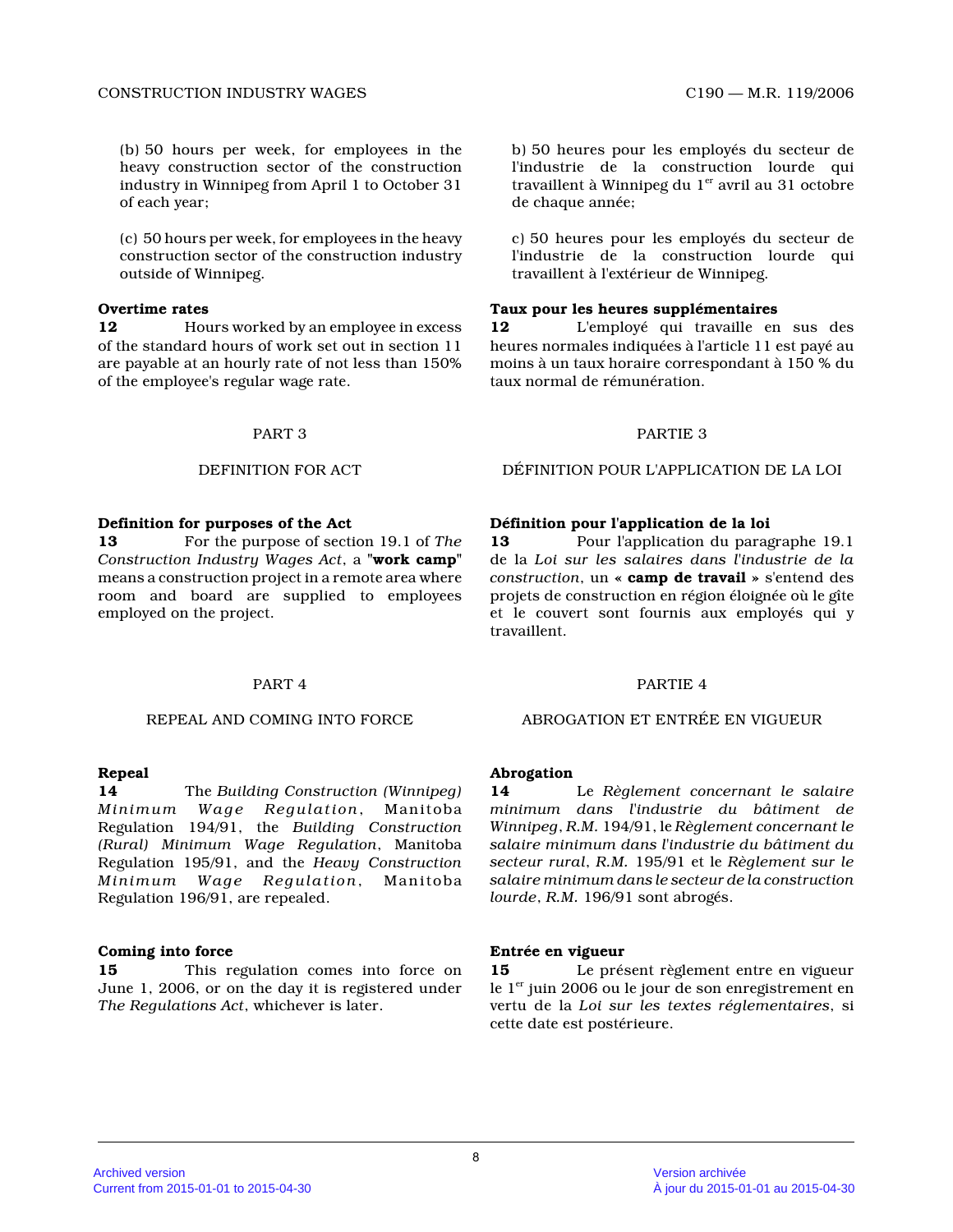# SCHEDULE A (Section 3)

# MINIMUM WAGE RATES — INDUSTRIAL, COMMERCIAL AND INSTITUTIONAL SECTORS AND MAJOR BUILDING CONSTRUCTION PROJECTS

|                                                    | Hourly Minimum Wage Rate                |                                         |                                    |
|----------------------------------------------------|-----------------------------------------|-----------------------------------------|------------------------------------|
| Column 1                                           | Column 2                                | Column 3                                | Column 4                           |
| <b>Classification of Trades</b>                    | January 1, 2015 to<br>December 31, 2015 | January 1, 2016 to<br>December 31, 2016 | <b>January 1, 2017</b><br>or after |
| Part 1: Journeypersons                             |                                         |                                         |                                    |
| Boilermaker                                        | \$31.45                                 | \$32.40                                 | \$33.40                            |
| <b>Bricklayer</b>                                  | \$34.20                                 | \$35.25                                 | \$36.30                            |
| Carpenter                                          | \$29.80                                 | \$30.70                                 | \$31.60                            |
| Concrete Finisher                                  | \$25.75                                 | \$26.50                                 | \$27.30                            |
| <b>Construction Craft Worker</b>                   | \$25.25                                 | \$26.00                                 | \$26.80                            |
| <b>Construction Electrician</b>                    | \$35.25                                 | \$36.30                                 | \$37.40                            |
| Crane and Hoisting Equipment Operator              |                                         |                                         |                                    |
| Mobile Crane Operator                              | \$32.00                                 | \$32.95                                 | \$33.95                            |
| <b>Tower Crane Operator</b>                        | \$36.40                                 | \$37.50                                 | \$38.60                            |
| <b>Boom Truck Hoist</b><br>Operator                | \$25.55                                 | \$26.30                                 | \$27.10                            |
| Floor Covering Installer                           | \$27.40                                 | \$28.25                                 | \$29.05                            |
| Glazier                                            | \$28.45                                 | \$29.30                                 | \$30.20                            |
| <b>Industrial Mechanic</b><br>(Millwright)         | \$32.55                                 | \$33.55                                 | \$34.55                            |
| Insulator (Heat and Frost)                         | \$28.15                                 | \$29.00                                 | \$29.85                            |
| Ironworker                                         |                                         |                                         |                                    |
| <b>Structural Steel</b><br>Erector                 | \$32.75                                 | \$33.75                                 | \$34.75                            |
| Reinforcing Iron<br>$(re-bar)$                     | \$28.40                                 | \$29.25                                 | \$30.10                            |
| Miscellaneous Metal<br>Worker/Ornamental<br>Worker | \$32.30                                 | \$33.25                                 | \$34.25                            |
| Lather (Interior Systems<br>Mechanic)              | \$28.70                                 | \$29.55                                 | \$30.45                            |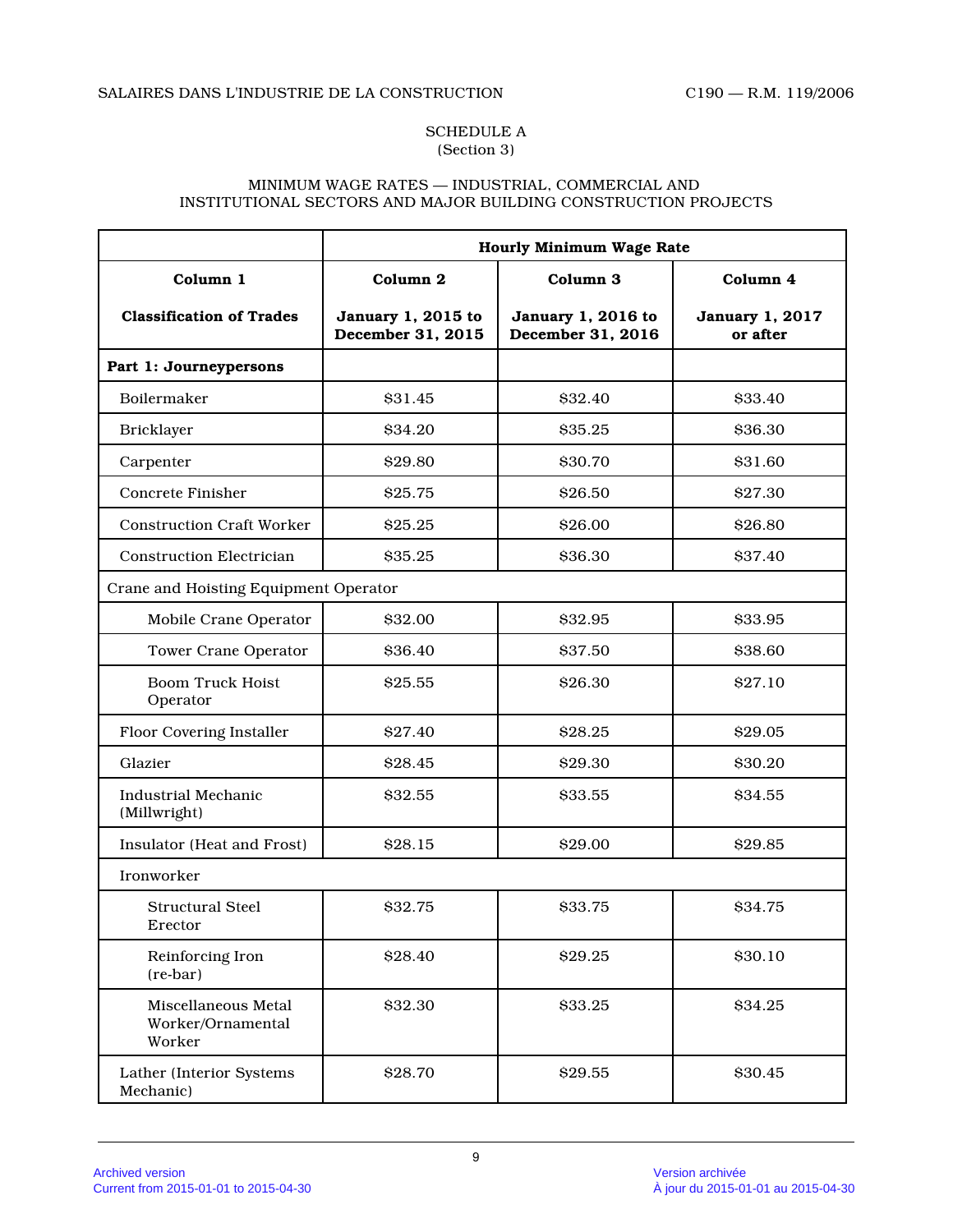# CONSTRUCTION INDUSTRY WAGES C190 — M.R. 119/2006

|                                                                                           | Hourly Minimum Wage Rate                |                                         |                                    |
|-------------------------------------------------------------------------------------------|-----------------------------------------|-----------------------------------------|------------------------------------|
| Column 1                                                                                  | Column 2                                | Column <sub>3</sub>                     | Column 4                           |
| <b>Classification of Trades</b>                                                           | January 1, 2015 to<br>December 31, 2015 | January 1, 2016 to<br>December 31, 2016 | <b>January 1, 2017</b><br>or after |
| Painter and Decorator                                                                     | \$26.25                                 | \$27.05                                 | \$27.85                            |
| Plumber                                                                                   | \$34.90                                 | \$35.95                                 | \$37.00                            |
| Pre-Engineered Building<br>Erector                                                        | \$28.35                                 | \$29.20                                 | \$30.05                            |
| Refrigeration & Air<br>Conditioning Mechanic                                              | \$33.85                                 | \$34.85                                 | \$35.90                            |
| Roofer                                                                                    | \$28.25                                 | \$29.10                                 | \$29.95                            |
| Sheet Metal Worker                                                                        | \$35.95                                 | \$37.00                                 | \$38.10                            |
| Sprinkler System Installer                                                                | \$37.80                                 | \$38.95                                 | \$40.10                            |
| Steamfitter-Pipefitter                                                                    | \$34.90                                 | \$35.95                                 | \$37.00                            |
| Part 2: Skilled<br>Tradespersons                                                          |                                         |                                         |                                    |
| Asbestos Abatement Worker<br>Trainee 2<br>Trainee 1                                       | \$23.70<br>\$19.00<br>\$14.25           | \$24.40<br>\$19.55<br>\$14.70           | \$25.15<br>\$20.15<br>\$15.10      |
| <b>Elevator Constructor</b><br>Trainee 2<br>Trainee 1                                     | \$36.50<br>\$29.20<br>\$21.60           | \$37.60<br>\$30.10<br>\$22.25           | \$38.75<br>\$31.00<br>\$22.90      |
| Labourer<br><b>Specialty Labourer</b><br>(assisting bricklayer)<br>Trainee 2<br>Trainee 1 | <b>S24.20</b><br>\$19.35<br>\$14.50     | \$24.90<br>\$19.90<br>\$14.95           | \$25.65<br>\$20.50<br>\$15.40      |
| <b>General Construction</b><br>Labourer<br>Trainee 2<br>Trainee 1                         | \$23.05<br>\$18.40<br>\$13.85           | \$23.75<br>\$18.95<br>\$14.25           | \$24.45<br>\$19.55<br>\$14.65      |
| Marble, Tile and Terrazzo<br>Installer<br>Trainee 2<br>Trainee 1                          | \$24.55<br>\$19.65<br>\$14.70           | \$25.30<br>\$20.25<br>\$15.15           | \$26.05<br>\$20.85<br>\$15.60      |
| Plasterer<br>Trainee 2<br>Trainee 1                                                       | \$27.20<br>\$21.75<br>\$16.30           | \$28.00<br>\$22.40<br>\$16.75           | \$28.85<br>\$23.05<br>\$17.25      |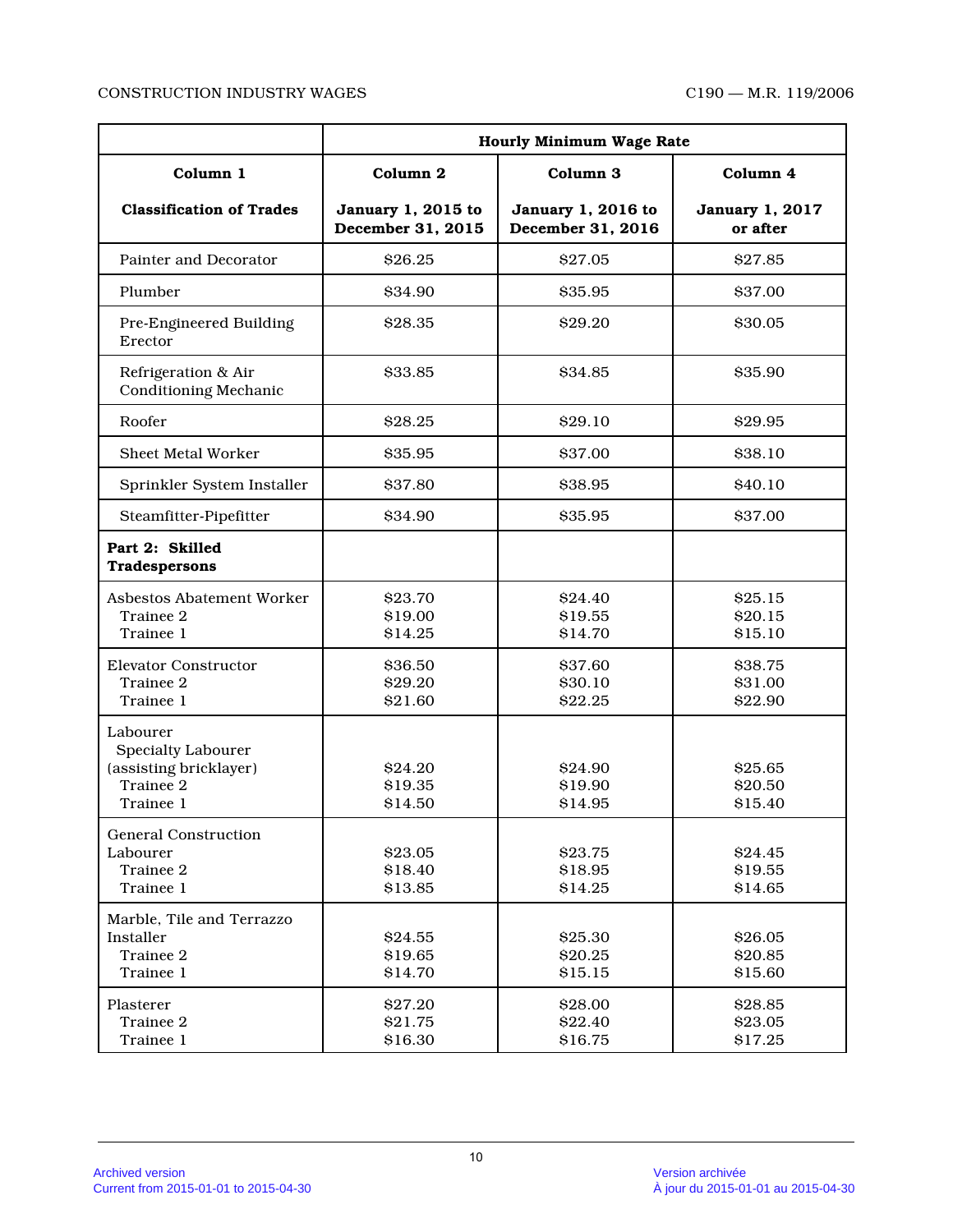# SALAIRES DANS L'INDUSTRIE DE LA CONSTRUCTION C190 — R.M. 119/2006

|                                                          | <b>Hourly Minimum Wage Rate</b>                |                                                |                                    |
|----------------------------------------------------------|------------------------------------------------|------------------------------------------------|------------------------------------|
| Column 1                                                 | Column 2                                       | Column <sub>3</sub>                            | Column 4                           |
| <b>Classification of Trades</b>                          | <b>January 1, 2015 to</b><br>December 31, 2015 | <b>January 1, 2016 to</b><br>December 31, 2016 | <b>January 1, 2017</b><br>or after |
| Sheeter, Decker and<br>Cladder<br>Trainee 2<br>Trainee 1 | \$31.60<br>\$25.30<br>\$19.00                  | \$32.55<br>\$26.10<br>\$19.55                  | \$33.55<br>\$26.85<br>\$20.15      |
| Scaffolder<br>Trainee 2<br>Trainee 1                     | \$29.85<br>\$23.85<br>\$17.95                  | \$30.75<br>\$24.60<br>\$18.50                  | \$31.65<br>\$25.30<br>\$19.05      |
| Part 3: Other Workers                                    |                                                |                                                |                                    |
| <b>Construction Worker</b>                               | \$14.85                                        | \$15.30                                        | \$15.80                            |

M.R. 56/2008; 15/2012; 254/2014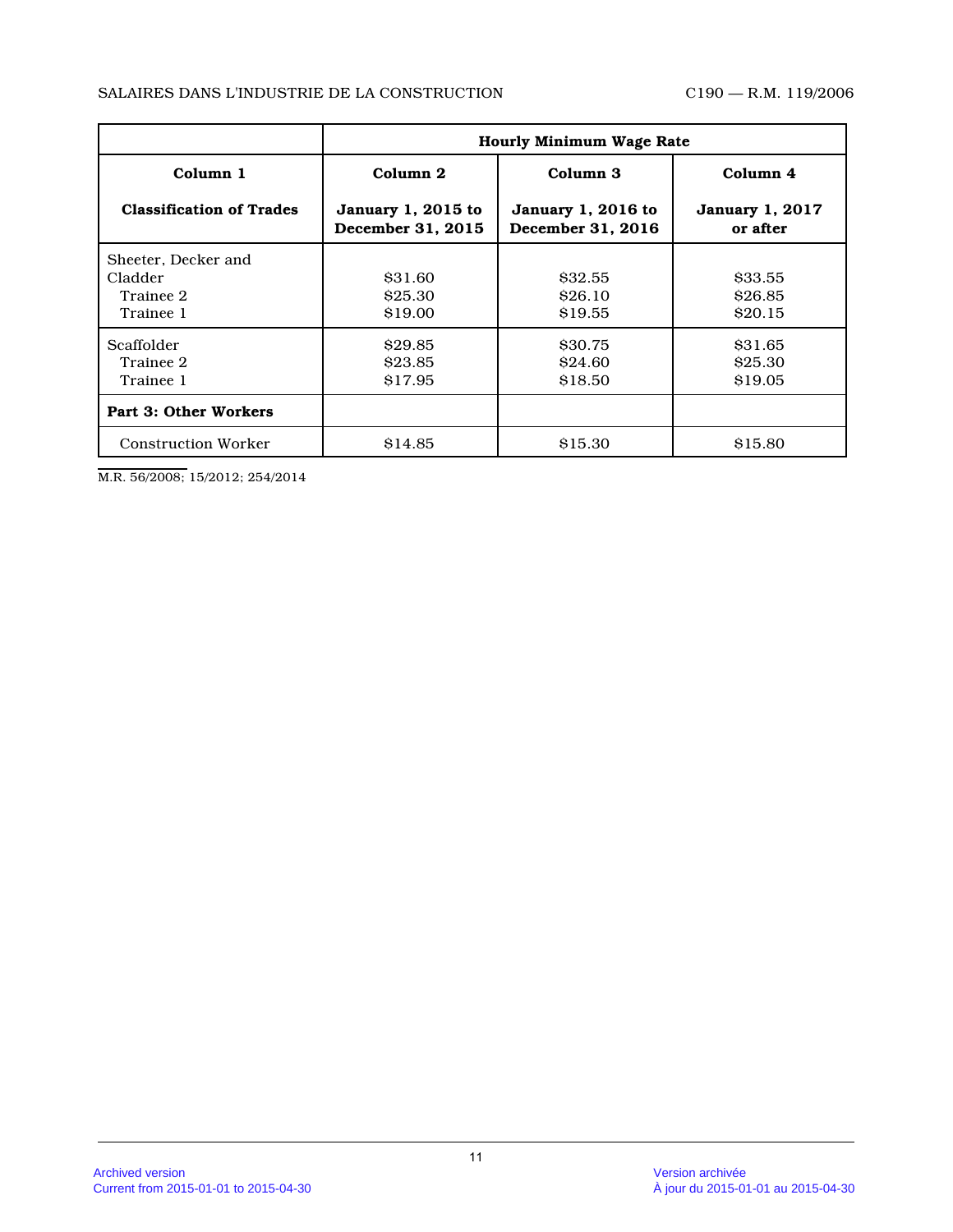#### SCHEDULE B (Section 10)

# HEAVY CONSTRUCTION SECTOR

|                                                                                                                                                                                                                      | Hourly Minimum Wage Rate             |                                  |                         |
|----------------------------------------------------------------------------------------------------------------------------------------------------------------------------------------------------------------------|--------------------------------------|----------------------------------|-------------------------|
| Column 1                                                                                                                                                                                                             | Column 2                             | Column <sub>3</sub>              | Column 4                |
| <b>Class</b>                                                                                                                                                                                                         | January 1, 2010 to<br>April 30, 2012 | May 1, 2012 to<br>April 30, 2013 | May 1, 2013<br>or after |
| Mobile Crane Operator<br>working on heavy<br>construction                                                                                                                                                            | \$19.70                              | \$20.30                          | \$20.90                 |
| Heavy Duty Mechanic or<br>Welder working on heavy<br>equipment                                                                                                                                                       | \$18.05                              | \$18.60                          | \$19.15                 |
| Operator of a dragline, clam<br>shell, shovel, hydraulic<br>excavator, pile driver or<br>other equipment requiring<br>similar skills                                                                                 | \$17.85                              | \$18.40                          | \$18.95                 |
| Plant Operator; Operator of<br>a paving machine, dozer,<br>loader, loader backhoe,<br>grader, scraper, hydro<br>excavator, tractor with<br>controlled attachments, or<br>other equipment requiring<br>similar skills | \$15.90                              | \$16.40                          | \$16.90                 |
| Truck Operator of a truck<br>with 4 or more axles, fuel<br>truck, distribution truck,<br>truck with hydraulic boom<br>or hoist                                                                                       | \$15.40                              | \$15.85                          | \$16.35                 |
| Truck Operator of a truck<br>having a gross vehicle weight<br>of more than 2,500 kg and<br>fewer than 4 axles                                                                                                        | \$14.50                              | \$14.95                          | \$15.40                 |
| Operator of a light truck<br>having a gross vehicle weight<br>of less than 2,500 kg, ride<br>on tractor pulled<br>compaction equipment or<br>other equipment requiring<br>similar skills                             | \$13.65                              | \$14.05                          | \$14.45                 |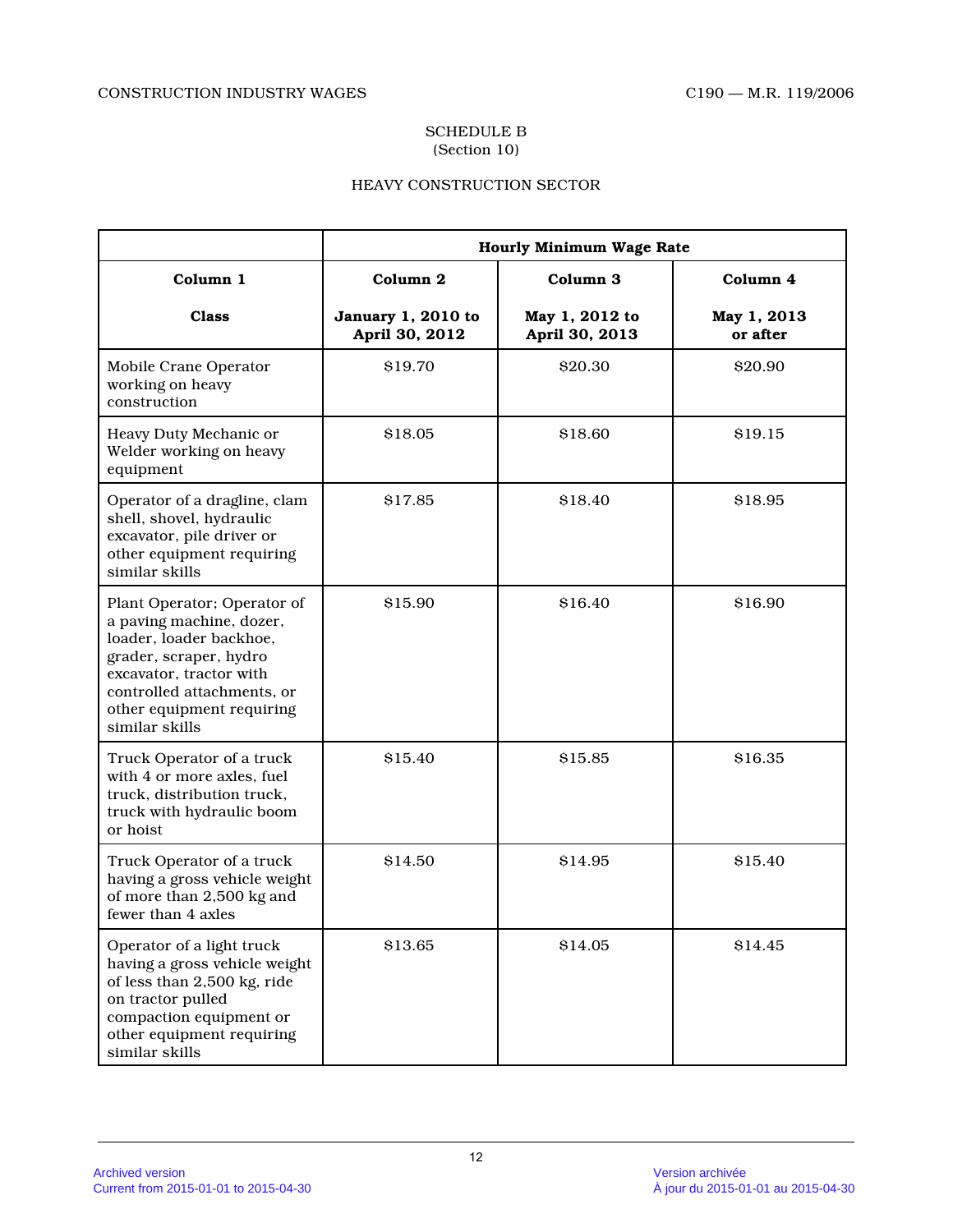# SALAIRES DANS L'INDUSTRIE DE LA CONSTRUCTION C190 — R.M. 119/2006

|                                                                                                                                          | <b>Hourly Minimum Wage Rate</b>                             |                                                         |                                     |
|------------------------------------------------------------------------------------------------------------------------------------------|-------------------------------------------------------------|---------------------------------------------------------|-------------------------------------|
| Column 1<br><b>Class</b>                                                                                                                 | Column <sub>2</sub><br>January 1, 2010 to<br>April 30, 2012 | Column <sub>3</sub><br>May 1, 2012 to<br>April 30, 2013 | Column 4<br>May 1, 2013<br>or after |
| Skilled Labourer, including<br>Concrete Finisher.<br>Pipelayer, Screedman or a<br>labourer who performs<br>work requiring similar skills | \$14.05                                                     | \$14.45                                                 | \$14.90                             |
| General Labourer in heavy<br>construction sector and not<br>otherwise classified                                                         | \$12.55                                                     | \$12.95                                                 | \$13.35                             |
| Watcher, Flagger or Rodman                                                                                                               | \$10.90                                                     | S <sub>11.25</sub>                                      | \$11.60                             |

M.R. 56/2008; 15/2012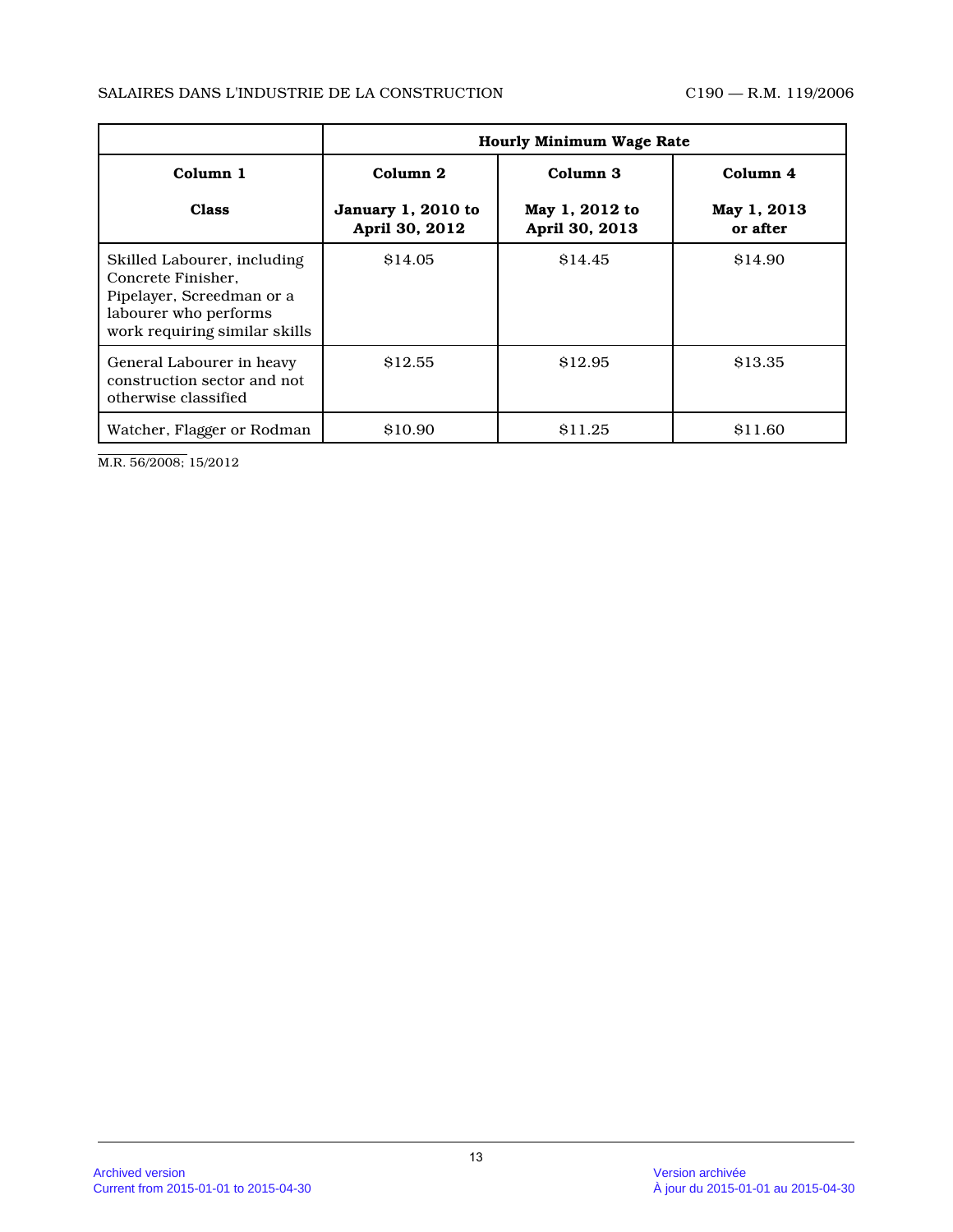#### ANNEXE A (article 3)

# TAUX DE SALAIRE MINIMUM — SECTEURS INDUSTRIEL, COMMERCIAL ET INSTITUTIONNEL ET OUVRAGES IMPORTANTS

|                                             | Taux de salaire horaire minimum                   |                                                   |                                              |
|---------------------------------------------|---------------------------------------------------|---------------------------------------------------|----------------------------------------------|
| Colonne 1                                   | Colonne 2                                         | <b>Colonne 3</b>                                  | <b>Colonne 4</b>                             |
| Nomenclature des<br>métiers                 | du 1 <sup>er</sup> janvier<br>au 31 décembre 2015 | du 1 <sup>er</sup> janvier<br>au 31 décembre 2016 | à compter<br>du 1 <sup>er</sup> janvier 2017 |
| Partie 1 : ouvriers<br>qualifiés            |                                                   |                                                   |                                              |
| Chaudronnier                                | 31,45 \$                                          | 32,40 \$                                          | 33,40 \$                                     |
| Briqueteur                                  | 34,20\$                                           | $35,25$ \$                                        | 36,30 \$                                     |
| Charpentier                                 | 29,80 \$                                          | 30,70 \$                                          | 31,60 \$                                     |
| Finisseur de béton                          | 25,75 \$                                          | 26,50\$                                           | 27,30 \$                                     |
| Manœuvre en construction                    | 25,25\$                                           | 26,00 \$                                          | 26,80 \$                                     |
| Électricien d'installation                  | 35,25\$                                           | 36,30 \$                                          | 37,40 \$                                     |
| Conducteur de grue et de matériel de levage |                                                   |                                                   |                                              |
| Conducteur de grue<br>mobile                | 32,00 \$                                          | 32,95\$                                           | 33,95 \$                                     |
| Conducteur de grue à<br>tour                | 36,40 \$                                          | 37,50 \$                                          | 38,60 \$                                     |
| Conducteur de<br>camion-grue et treuilliste | 25,55 \$                                          | 26,30 \$                                          | 27,10 \$                                     |
| Poseur de revêtement de<br>sol              | 27,40 \$                                          | 28,25\$                                           | 29,05\$                                      |
| Vitrier                                     | 28,45 \$                                          | 29,30 \$                                          | 30,20 \$                                     |
| Mécanicien-monteur<br>industriel            | 32,55 \$                                          | 33,55 \$                                          | 34,55 \$                                     |
| Calorifugeur (chaud<br>et froid)            | 28,15\$                                           | 29,00 \$                                          | 29,85\$                                      |
| Ferronnier                                  |                                                   |                                                   |                                              |
| Monteur de charpentes<br>métalliques        | 32,75 \$                                          | 33,75 \$                                          | 34,75 \$                                     |
| Ferrailleur                                 | 28,40 \$                                          | 29,25\$                                           | 30,10 \$                                     |
| Ouvrier métallurgiste/<br>ornementiste      | 32,30 \$                                          | 33,25\$                                           | 34,25\$                                      |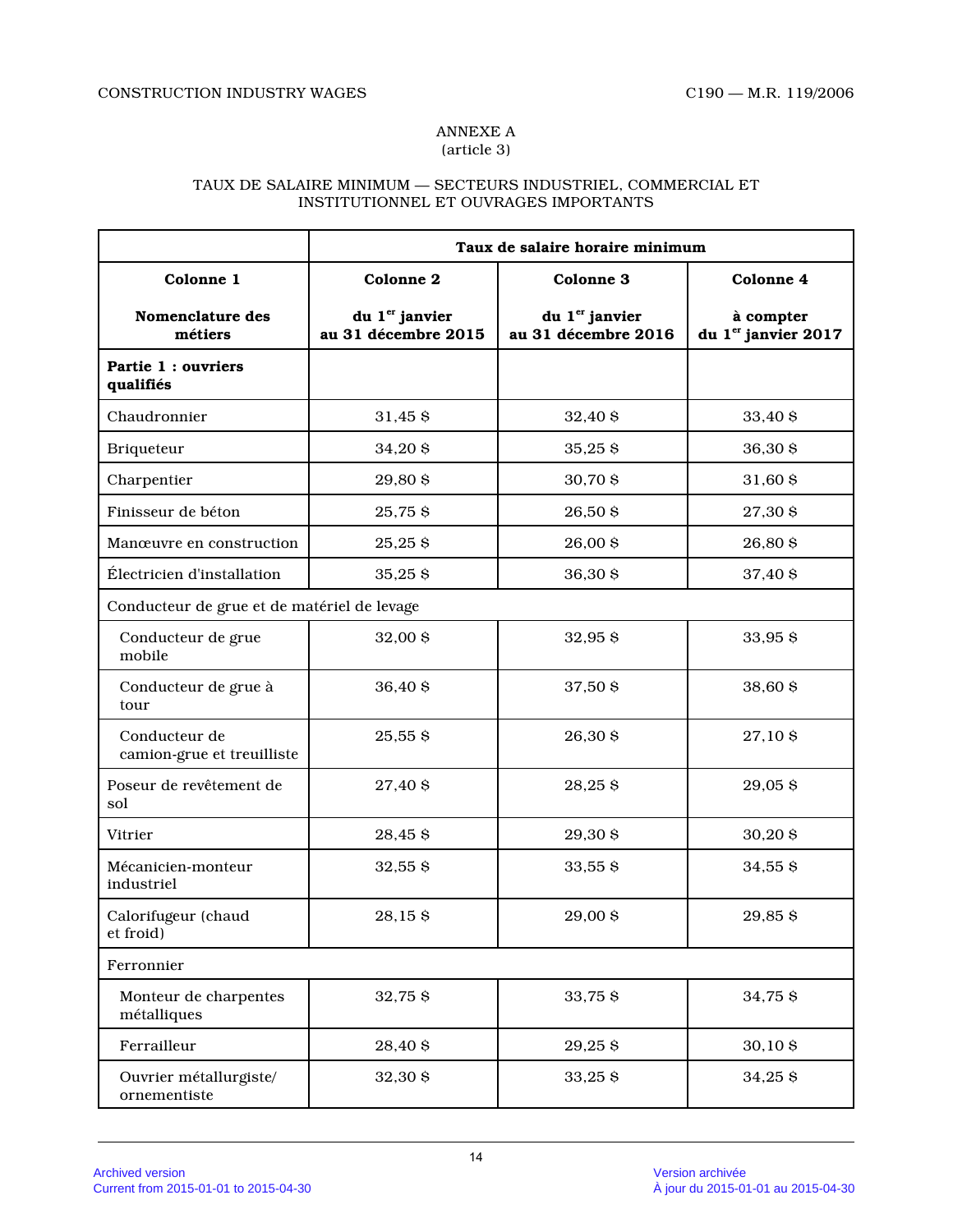# SALAIRES DANS L'INDUSTRIE DE LA CONSTRUCTION C190 — R.M. 119/2006

|                                                                                          | Taux de salaire horaire minimum                   |                                                   |                                    |
|------------------------------------------------------------------------------------------|---------------------------------------------------|---------------------------------------------------|------------------------------------|
| Colonne 1                                                                                | Colonne 2                                         | Colonne 3                                         | Colonne 4                          |
| Nomenclature des<br>métiers                                                              | du 1 <sup>er</sup> janvier<br>au 31 décembre 2015 | du 1 <sup>er</sup> janvier<br>au 31 décembre 2016 | à compter<br>du 1er janvier 2017   |
| Poseur de lattes spécialisé<br>en systèmes intérieurs                                    | 28,70 \$                                          | 29,55\$                                           | 30,45 \$                           |
| Peintre et décorateur                                                                    | 26,25\$                                           | 27,05\$                                           | 27,85\$                            |
| Plombier                                                                                 | 34,90 \$                                          | 35,95\$                                           | 37,00 \$                           |
| Monteur de charpentes<br>pour bâtiments<br>industrialisés                                | 28,35\$                                           | 29,20\$                                           | $30,05$ \$                         |
| Mécanicien de<br>réfrigération et d'air<br>climatisé                                     | 33,85\$                                           | 34,85 \$                                          | 35,90 \$                           |
| Couvreur                                                                                 | 28,25\$                                           | 29,10\$                                           | 29,95\$                            |
| Tôlier                                                                                   | 35,95 \$                                          | 37,00 \$                                          | 38,10\$                            |
| Poseur de gicleurs                                                                       | 37,80 \$                                          | 38,95\$                                           | $40,10$ \$                         |
| Monteur d'appareils de<br>chauffage                                                      | 34,90 \$                                          | 35,95\$                                           | 37,00 \$                           |
| Partie 2 : ouvriers<br>spécialisés                                                       |                                                   |                                                   |                                    |
| Travailleur chargé de la<br>réduction du taux<br>d'amiante<br>Stagiaire 2<br>Stagiaire 1 | 23,70 \$<br>19,00 \$<br>14,25 \$                  | 24,40 \$<br>$19,55$ \$<br>14,70 \$                | 25,15\$<br>$20,15$ \$<br>15,10\$   |
| Constructeur d'ascenseurs<br>Stagiaire 2<br>Stagiaire 1                                  | 36,50 \$<br>29,20\$<br>21,60 \$                   | 37,60 \$<br>30,10 \$<br>22,25\$                   | 38,75\$<br>31,00 \$<br>22,90 \$    |
| Ouvrier<br>Ouvrier spécialisé<br>(chargé d'aider un<br>briqueteur)<br>Stagiaire 2        | 24,20\$<br>$19,35$ \$                             | 24,90 \$<br>19,90 \$                              | 25,65\$<br>20,50 \$                |
| Stagiaire 1                                                                              | 14,50 \$                                          | 14,95 \$                                          | 15,40 \$                           |
| Ouvrier en construction<br>générale<br>Stagiaire 2<br>Stagiaire 1                        | 23,05\$<br>18,40 \$<br>13,85 \$                   | 23,75 \$<br>18,95\$<br>14,25 \$                   | 24,45 \$<br>$19,55$ \$<br>14,65 \$ |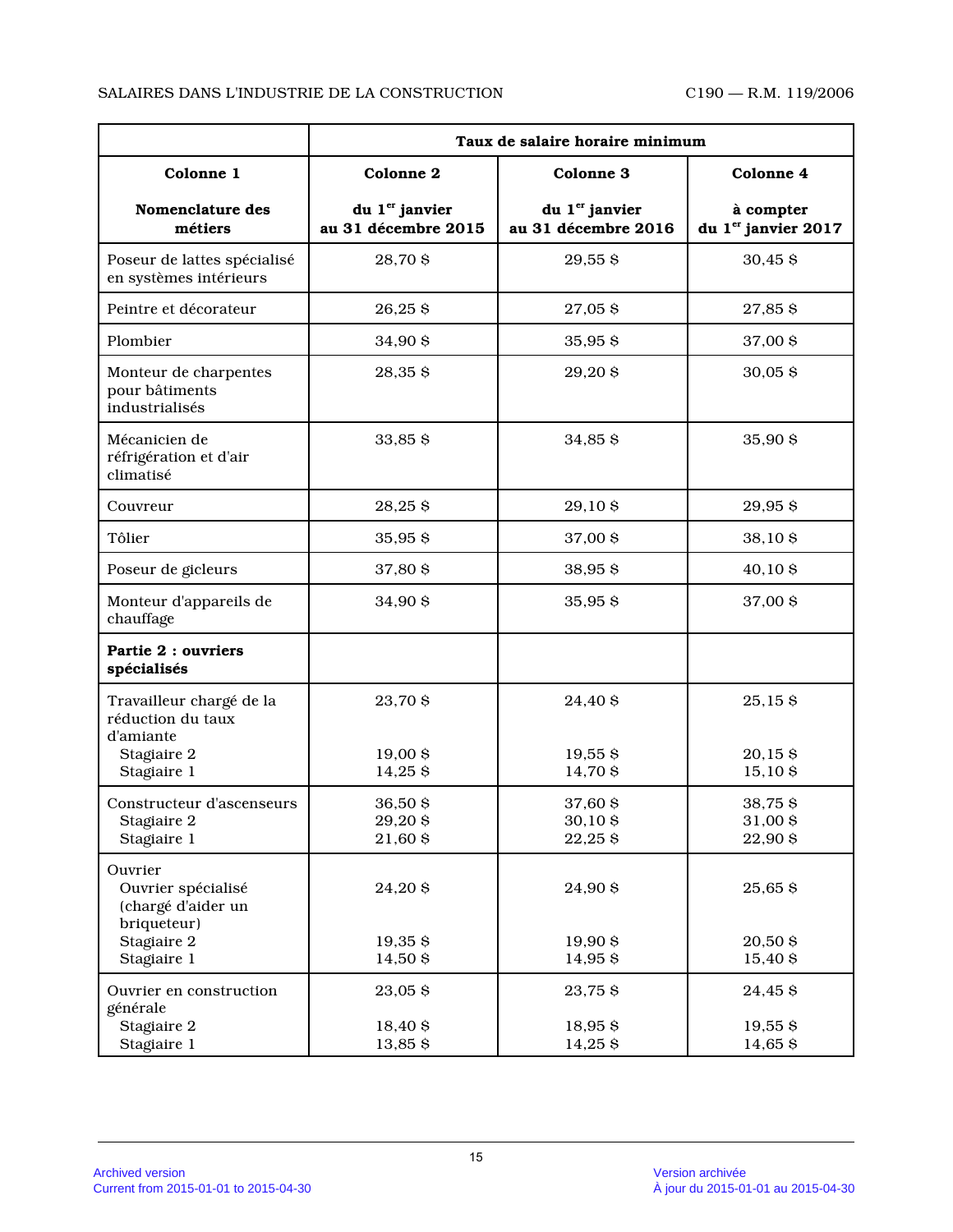### CONSTRUCTION INDUSTRY WAGES C190 — M.R. 119/2006

|                                                                                                                                                   | Taux de salaire horaire minimum                   |                                                   |                                              |
|---------------------------------------------------------------------------------------------------------------------------------------------------|---------------------------------------------------|---------------------------------------------------|----------------------------------------------|
| Colonne 1                                                                                                                                         | Colonne <sub>2</sub>                              | Colonne 3                                         | Colonne 4                                    |
| Nomenclature des<br>métiers                                                                                                                       | du 1 <sup>er</sup> janvier<br>au 31 décembre 2015 | du 1 <sup>er</sup> janvier<br>au 31 décembre 2016 | à compter<br>du 1 <sup>er</sup> janvier 2017 |
| Marbrier de bâtiment.<br>carreleur et poseur de<br>terrazzo<br>Stagiaire 2<br>Stagiaire 1                                                         | 24,55\$<br>$19,65$ \$<br>14,70 \$                 | 25,30 \$<br>$20,25$ \$<br>$15,15$ \$              | $26,05$ \$<br>$20,85$ \$<br>15,60 \$         |
| Plâtrier<br>Stagiaire 2<br>Stagiaire 1                                                                                                            | 27,20 \$<br>21,75 \$<br>$16,30$ \$                | 28,00 \$<br>22,40 \$<br>16,75\$                   | 28,85\$<br>23,05\$<br>$17,25$ \$             |
| Poseur de plaques de<br>couverture, poseur de<br>panneaux de sous-toiture<br>et poseur de revêtements<br>extérieurs<br>Stagiaire 2<br>Stagiaire 1 | 31,60 \$<br>25,30S<br>$19,00$ \$                  | $32,55$ \$<br>26,10S<br>$19,55$ \$                | $33,55$ \$<br>$26,85$ \$<br>$20,15$ \$       |
| Échafaudeur<br>Stagiaire 2<br>Stagiaire 1                                                                                                         | $29,85$ \$<br>23,85\$<br>17,95 \$                 | $30,75$ \$<br>24,60 \$<br>18,50\$                 | $31,65$ \$<br>25,30 \$<br>$19,05$ \$         |
| Partie 3 : autres ouvriers                                                                                                                        |                                                   |                                                   |                                              |
| Ouvrier en construction                                                                                                                           | 14.85S                                            | 15,30 \$                                          | 15.80S                                       |

R.M. 56/2008; 15/2012; 254/2014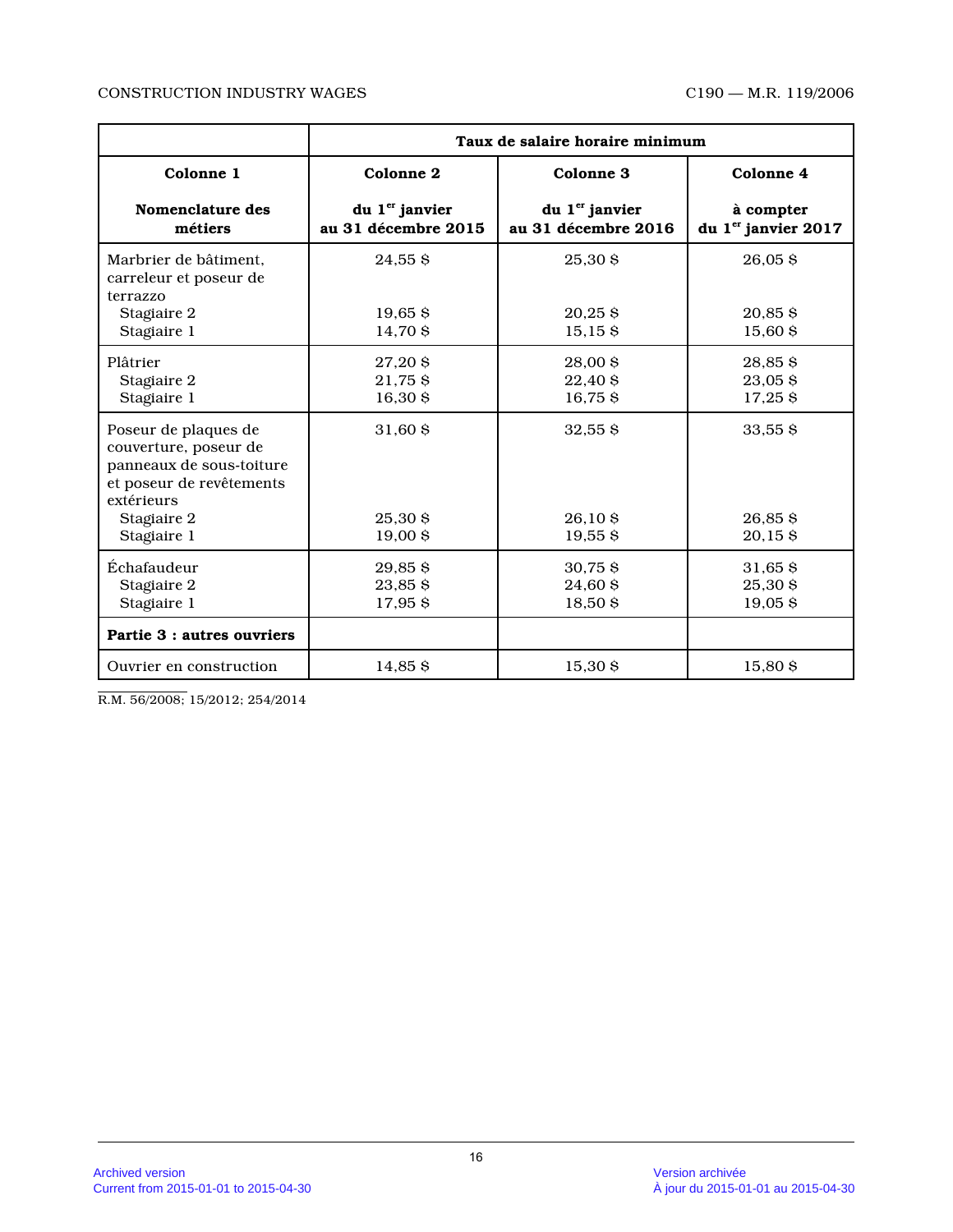### ANNEXE B (Article 10)

# SECTEUR DE LA CONSTRUCTION LOURDE

|                                                                                                                                                                                                                                                                                                         | Taux de salaire minimum par heure     |                                     |                                |
|---------------------------------------------------------------------------------------------------------------------------------------------------------------------------------------------------------------------------------------------------------------------------------------------------------|---------------------------------------|-------------------------------------|--------------------------------|
| Colonne 1                                                                                                                                                                                                                                                                                               | <b>Colonne 2</b>                      | <b>Colonne 3</b>                    | Colonne 4                      |
| Classe                                                                                                                                                                                                                                                                                                  | du 1er janv. 2010<br>au 30 avril 2012 | du 1er mai 2012<br>au 30 avril 2013 | à compter du<br>$1er$ mai 2013 |
| Conducteur<br>de<br>grue<br>mobile dans le secteur de<br>la construction lourde                                                                                                                                                                                                                         | 19,70 \$                              | 20,30 \$                            | 20,90 \$                       |
| Mécanicien de machinerie<br>lourde<br>ou<br>soudeur<br>d'équipement lourd                                                                                                                                                                                                                               | 18,05\$                               | 18,60 \$                            | 19,15\$                        |
| Opérateur de pelle à benne<br>traînante, de pelle à benne<br>preneuse,<br>pelle<br>de<br>mécanique,<br>$\rm{d}e$<br>pelle<br>hydraulique, de bélier ou<br>d'autres engins semblables                                                                                                                    | 17,85 \$                              | $18,40$ \$                          | $18,95$ \$                     |
| Opérateur d'installations,<br>conducteur de machine à<br>paver, de tracteur<br>sur<br>pneumatiques,<br>d e<br>chargeuse,<br>d e<br>chargeuse-pelleteuse,<br>de<br>niveleuse, de scraper, de<br>pelle hydraulique,<br>de<br>tracteur<br>muni<br>d'accessoires contrôlés ou<br>d'autres engins semblables | 15,90\$                               | 16,40 \$                            | 16,90\$                        |
| Conducteur de camion<br>d'au moins 4 essieux, de<br>camion-citerne, de camion<br>de distribution, de camion<br>d'un<br>muni<br>système<br>hydraulique de levage                                                                                                                                         | 15,40 \$                              | 15,85\$                             | 16,35\$                        |
| Conducteur de camion de<br>moins de 4 essieux dont le<br>poids nominal brut est de<br>plus de 2 500 kg                                                                                                                                                                                                  | 14,50S                                | 14,95S                              | \$15.40                        |